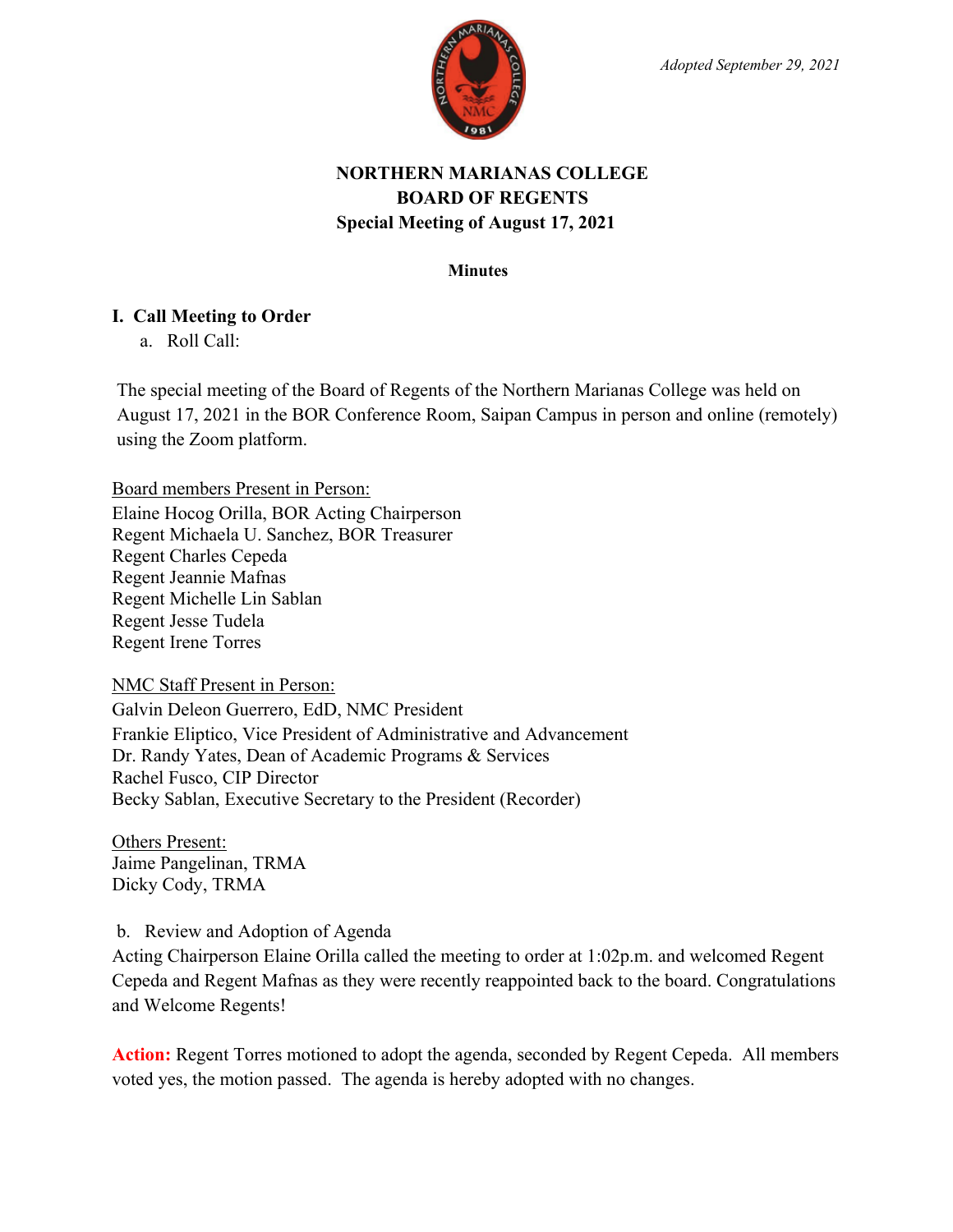**II. Public Comment Period:** Individuals may verbally testify on items on the agenda during the Public Comment Period. Testifiers are requested to limit their comments to five (5) minutes. Written comments are also accepted. - None.

Galvin Deleon Guerrero, EdD, NMC President introduced the following members of the college who were present at today's meeting.

- 1) Frankie Eliptico, Vice-President of Administration and Advancement
- 2) Dr. Randy Yates, Dean of Academic Programs and Services
- 3) Geri Rodgers, Office of Institutional Effectiveness
- 4) Neda Deleon Guerrero, Career Services Director

Introductions from Vice-President Eliptico:

- 1) Information & Technology
- 2) Rachel Fusco, CIP Director
- 3) Jaime Pangelinan, TRMA
- 4) Dick Cody, TRMA

#### **III. Review and Adoption of Minutes**

- a. April 28, 2021 regular meeting
- b. May 07, 2021 special meeting
- c. June 29, 2021 con't on July 02, 2021 special meeting
- d. July 09, 2021 special meeting

**Action**: Regent Cepeda motioned to adopt the April 28 and May 07, 2021 minutes, seconded by Regent Sanchez. All members voted yes, the motion passed.

**Action:** Regent Torres motioned to adopt the June 29 and July 09, 2021 minutes, seconded by Regent Mafnas. All members voted yes, the motion passed.

**IV. Old Business** - None. **V. New Business**  a. Facilities Master Plan – Saipan Campus

Acting Chairperson Orilla indicated that the NMC Facilities Master Plan is in today's agenda for the board's review and action. Regent Cepeda indicated that there is still much to do with building new facilities and the passage of a facility masterplan is a major milestone for the college.

**Action:** Regent Cepeda motioned to adopt the Facilities Master Plan to include the map on Page 32 of the Facilities Master Plan. This page identifies all the building locations and the approval